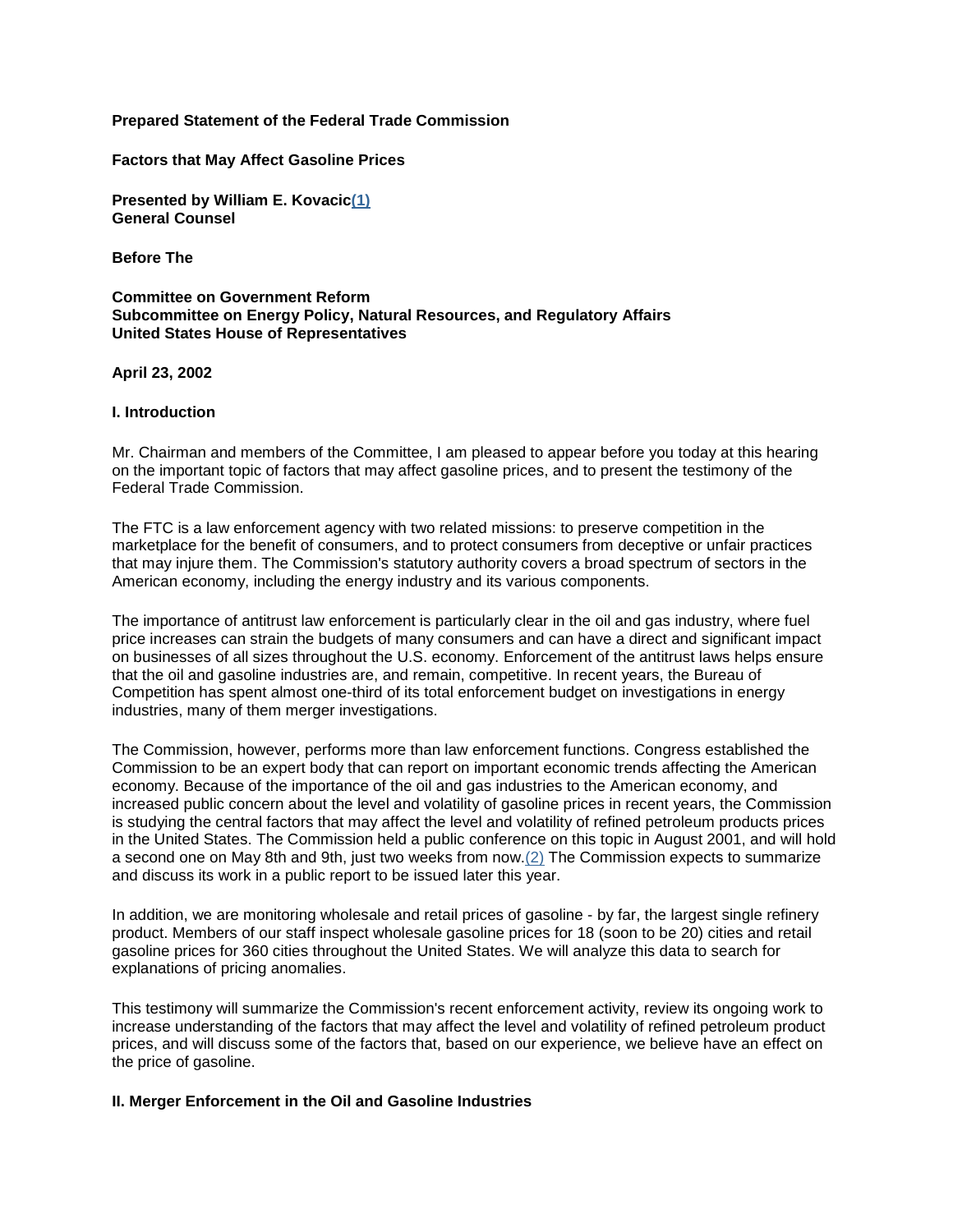Much of the Commission's experience with enforcing the antitrust laws in the oil and gas industries has been obtained through the analysis of proposed mergers. Merger enforcement protects a competitive marketplace, because it helps preserve rivalry that brings lower prices and better services to consumers. The Commission has an extensive history of merger investigations in the oil and gas industries, and the FTC has challenged recent proposed mergers that likely would reduce competition, result in higher prices, and injure the economy of the nation or any of its regions.(3)

Today I will briefly describe two of our most recent merger investigations in this area. One transaction involved Chevron and Texaco.(4) This transaction combined assets located throughout the United States. Twelve states participated in the FTC's investigation. The Commission entered a consent order with Chevron and Texaco requiring numerous divestitures in order to maintain competition in particular relevant markets, primarily in the western and southern United States. The consent order required Texaco to divest to Shell and/or Saudi Refining, Inc. ("SRI") all of its interests in two joint ventures -  $Equilon(5)$  and Motiva(6) - through which Texaco had been competing with Chevron in gasoline marketing in the western and southern United States; the refining, bulk supply and marketing of the environmentally mandated gasoline in California(7); the refining and bulk supply of gasoline and jet fuel in the Pacific Northwest; and the pipeline transportation of crude oil from the San Joaquin Valley, among other things.

Another important oil merger that the Commission investigated last fall was the \$6 billion merger between Valero Energy Corp. ("Valero") and Ultramar Diamond Shamrock Corp. ("Ultramar").(8) Both Valero and Ultramar are leading refiners and marketers of CARB gasoline in California (gasoline which meets the specifications of the California Air Resources Board ("CARB")). CARB 2 gasoline meets the current Phase 2 specifications in effect since 1996, and is the only gasoline that can be sold to consumers in California. CARB 3 gasoline meets the proposed Phase 3 specifications scheduled to go into effect on January 1, 2003, after which it will be the only gasoline that can be sold to consumers in California. The Commission's complaint alleged competitive concerns in the refining and bulk supply of both CARB 2 and CARB 3 gasoline in California, and the Commission contended that the merger could raise the cost to California consumers by at least \$150 million annually for every one cent per gallon price increase at retail.(9) To remedy the Commission's competitive concerns, the consent order settling the case required Valero to divest an Ultramar refinery in Avon, California; all bulk gasoline supply contracts associated with that refinery; and 70 Ultramar retail service stations in Northern California.(10)

# **III. Recent Commission Research on Factors That May Affect Prices of Refined Petroleum Products**

There can be many reasons for volatile prices in any commodity, including gasoline. A sudden surge in demand, or an unexpected problem in the supply chain, can cause prices to spike almost overnight. Such price changes are disruptive to both consumers and businesses.

Price spikes for gasoline appeared in the spring and summer of 2000 and 2001, particularly for consumers in California and the Midwest, and, as you are all aware, we have been experiencing rapid price increases for gasoline this spring as well. As noted above, we are monitoring wholesale and retail gasoline prices in a number of cities throughout the United States and we will analyze this data to search for explanations of pricing anomalies.

Around this time last year, the Commission issued a report on its nine-month investigation into the causes of gasoline price spikes in local markets in the Midwest in the spring and early summer of 2000.(11) Although gasoline prices increased nationwide during that time, increases in some local markets, particularly in the Midwest, eclipsed those experienced in past years and were greater than those experienced in other U.S. markets. The Commission's extensive investigation uncovered no evidence of collusion or any other antitrust violation.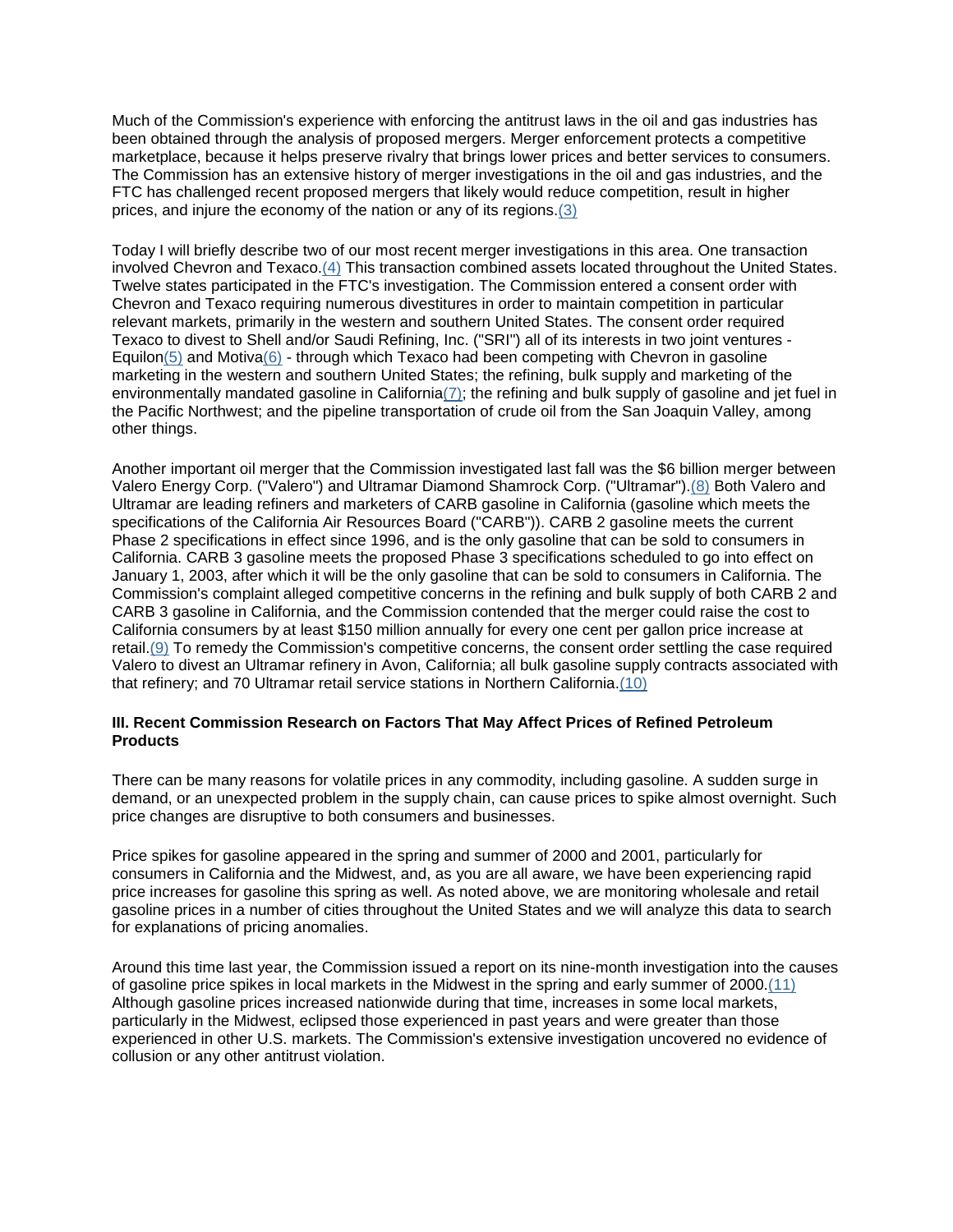The Commission instead found a variety of factors that contributed in varying degrees to the price spikes. Primary factors included refinery production problems (e.g., refinery breakdowns and unexpected difficulties in producing the new summer-grade RFG gasoline required for use in Chicago and Milwaukee), pipeline disruptions, and low inventories. Secondary factors included high crude oil prices that contributed to low inventory levels, the unavailability of substitutes for certain environmentally required gasoline formulations, increased demand for gasoline in the Midwest, and, in certain states, ad valorem taxes. Ultimately, the industry responded to the price spike within three or four weeks with increased supply of products, and by mid-July 2000, prices had receded to pre-spike or even lower levels.

A Commission goal is to increase public awareness of competitive and other factors affecting the prices of refined petroleum products. Increased public awareness should help inform consumers and policymakers in the legislative and executive branches about potential responses to address these factors, if necessary. This past summer, the Commission commenced a series of public conferences to study in more detail the central factors that may affect the level and volatility of refined petroleum product prices throughout the United States. A one-day conference was held on August 2, 2001. Participants included representatives of the Department of Energy's Energy Information Administration ("EIA") and the State of California, as well as representatives from all segments of the industry (including exploration, refining, transportation, and marketing), consumer groups, and academia.

The wide-ranging discussion identified a number of factors that may contribute to price volatility and price spikes; we note just a few. EIA has found that, over broad time periods, the price of gasoline at the pump generally tracks crude oil prices; that is, with some time lags, gasoline pump prices generally rise and fall in response to crude oil price increases and decreases.(12) EIA reported that "OPEC cuts and high crude prices affect gasoline prices directly through the feedstock cost but also indirectly by reducing gasoline inventories."(13) Participants also commented that average inventories for refined products have declined over time,(14) contributing to price spikes as additional supply is less available quickly to meet demand.

Participants also noted the high levels of use of portions of the infrastructure necessary to refine and transport refined petroleum products to the pump. For example, current refinery capacity utilization rates in the United States are high, averaging 95 percent or higher.(15) Pipeline capacity also is stretched in some regions of the country, although various pipeline expansion projects are underway to address this situation.(16) In addition, several participants reported that a proliferation of different environmentally mandated gasoline blends has reduced the availability of substitutes to moderate any price spikes.(17) According to one expert, "[t]ight specifications for reformulated gasoline sold in [California] and limited pipeline interconnections . . . isolate the California gasoline market from gasoline markets in the rest of the country,"(18) thus contributing to higher prices in the state.

All of these comments, and many others, were presented in response to the Commission's request that participants identify areas worthy of further study. Perhaps the dominant theme of the August 2, 2001 conference was the complexity of the interrelationships among a large variety of factors and the need for further work in understanding the relative importance of different factors in particular situations. There is much left to learn and to analyze as we proceed in the weeks ahead.

As part of its work to understand better the possible role of environmentally mandated fuels in contributing to price volatility and price spikes, Commission staff provided comments to the Environmental Protection Agency ("EPA") in connection with EPA's Staff White Paper, prepared in response to the President's National Energy Report (May 2001). The President's Report directed the Administrator of EPA to "study opportunities to maintain or improve the environmental benefits of state and the local 'boutique' fuels programs while exploring ways to increase the flexibility of the fuels distribution infrastructure, improve fungibility, and provide added gasoline market liquidity."(19) FTC staff commented that the EPA might find it beneficial to use a framework similar to the one the FTC uses to analyze mergers, to determine the competitive effects likely to be associated with changes in fuel mandates in particular relevant markets.(20) We have offered suggestions to the EPA as to how they might perform such an analysis.

## **IV. Conclusion**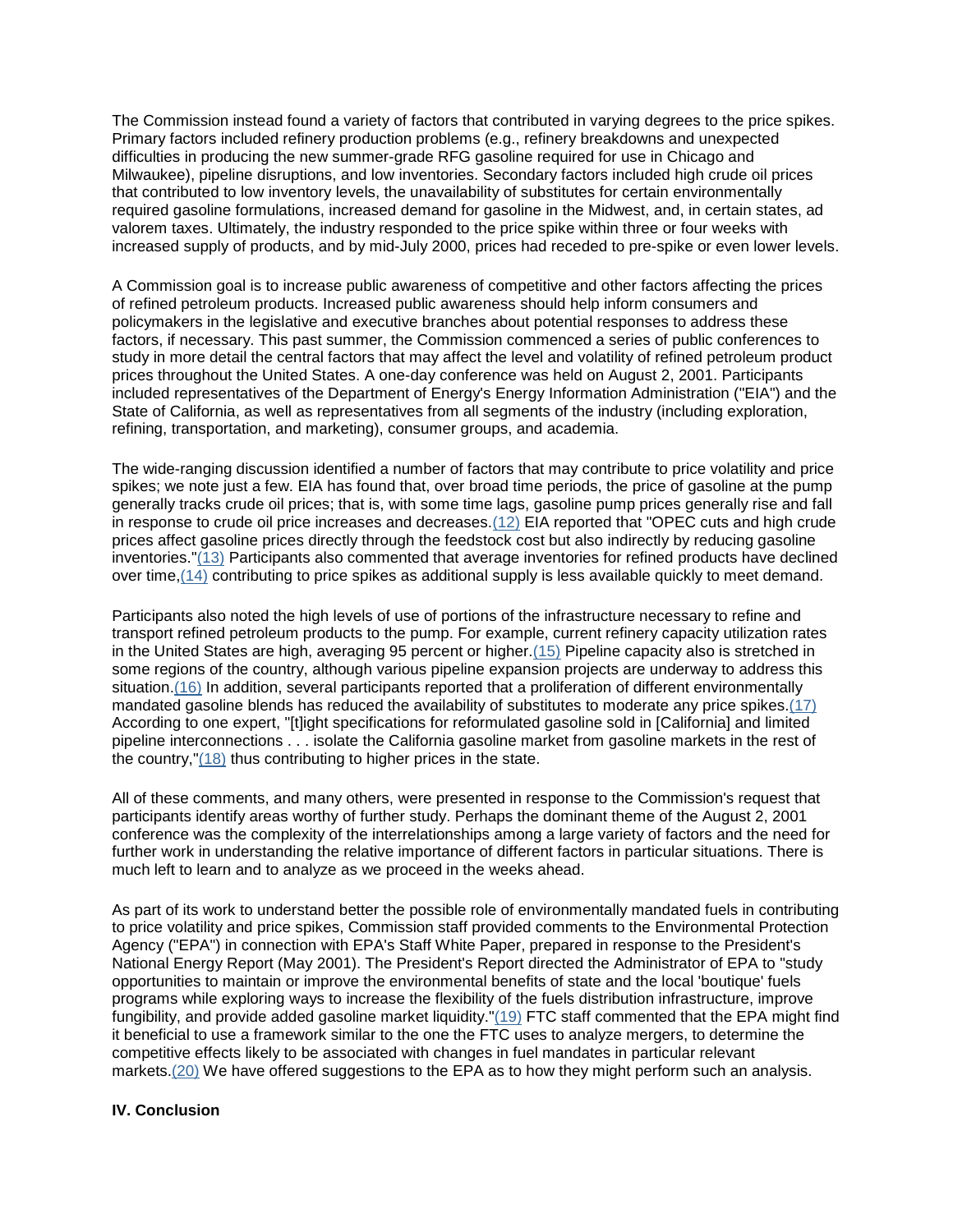The Commission has a long and continuing history with law enforcement investigations in the oil and gas industries. We have expended substantial effort and resources to maintain and study the state of competition in this industry over the years, and will continue to do so in the future.

The Commission's work in this area is ongoing. As noted above, the Commission also has scheduled a follow-up conference on refined petroleum products pricing to take place on May 8th and 9th. This conference will afford an opportunity to learn about additional research on particular issues - such as how price volatility in crude oil may affect gasoline price levels - and to probe further into the issues that have been raised so far, such as a trend toward lower levels of inventories. We do not expect to obtain definitive answers to all the questions that have been raised or to provide definitive data on how all of the factors interrelate and operate. Rather, our goal is to increase the public awareness of competitive and other factors, and to enhance our understanding of factors that may affect the level and volatility of refined petroleum product prices.

I would be pleased to answer any questions that you have.

#### **Endnotes:**

1. This written statement represents the views of the Federal Trade Commission. My oral presentation and response to questions are my own, and do not necessarily represent the views of the Commission or any other Commissioner.

2. FTC to Hold Second Public Conference on the U.S. Oil and Gasoline Industry in May 2002, FTC Press Release (Dec. 21, 2001).

3. Section 7 of the Clayton Act specifically prohibits acquisitions where the anticompetitive acts affect "commerce in any section of the country." 15 U.S.C. § 18.

4. Chevron, Corp., C-4023 (Dec. 18, 2001) (consent order).

5. The Equilon joint venture was jointly controlled by Shell and Texaco, and its major assets included full or partial ownership in four refineries, about 65 terminals, and various pipelines. It marketed gasoline through approximately 9,700 branded gas stations nationwide.

6. Motiva, jointly controlled by Texaco, Shell, and SRI, consisted of their eastern and Gulf Coast refining and marketing businesses. Its major assets included full or partial ownership in four refineries and about 50 terminals, with the companies' products marketed through about 14,000 branded gas stations nationwide.

7. The California Air Resources Board mandates that gasoline sold in California meet certain specifications.

8. Valero Energy Corp., C-4031 (Feb. 22, 2002) (consent order).

9. The Commission also alleged competitive concerns in the refining and bulk supply of CARB 2 and CARB 3 gasoline for sale in Northern California, contending that even a price increase of one cent per gallon would increase costs to those consumers by approximately \$60 million per year.

10. Also last fall, the Commission considered the likely competitive effects of Tosco's proposed acquisition of Phillips Petroleum. After careful and close scrutiny, the Commission, by a vote of 5-0, declined to challenge the acquisition. The Commission's statement closing the investigation set forth its reasoning in detail. Phillips Petroleum Corp., FTC File No. 001 0095 (Sept. 17, 2001) (Statement of the Commission).

11. Midwest Gasoline Price Investigation, Final Report of the Federal Trade Commission (Mar. 29, 2001). Also in 2001, the Commission concluded its investigation of gasoline price increases in West Coast markets. FTC Closes Western States Gasoline Investigation, FTC Press Release (May 7, 2001).

12. Cook (EIA), Aug. 2 transcript at 49-52.

13. Cook (EIA), Aug. 2 tr. at 52.

14. Greene (Cal.), Aug.2. tr. at 11 ("[i]n the 1990's, reserves and inventories [in California] have declined roughly 20-plus percent."); Rothschild (Podesta/Mattoon), Aug.2 tr. at 82 (consistently below an average of 5 days of gasoline inventory). Cooper (Cons. Fed. of Am.), written statement at 21.